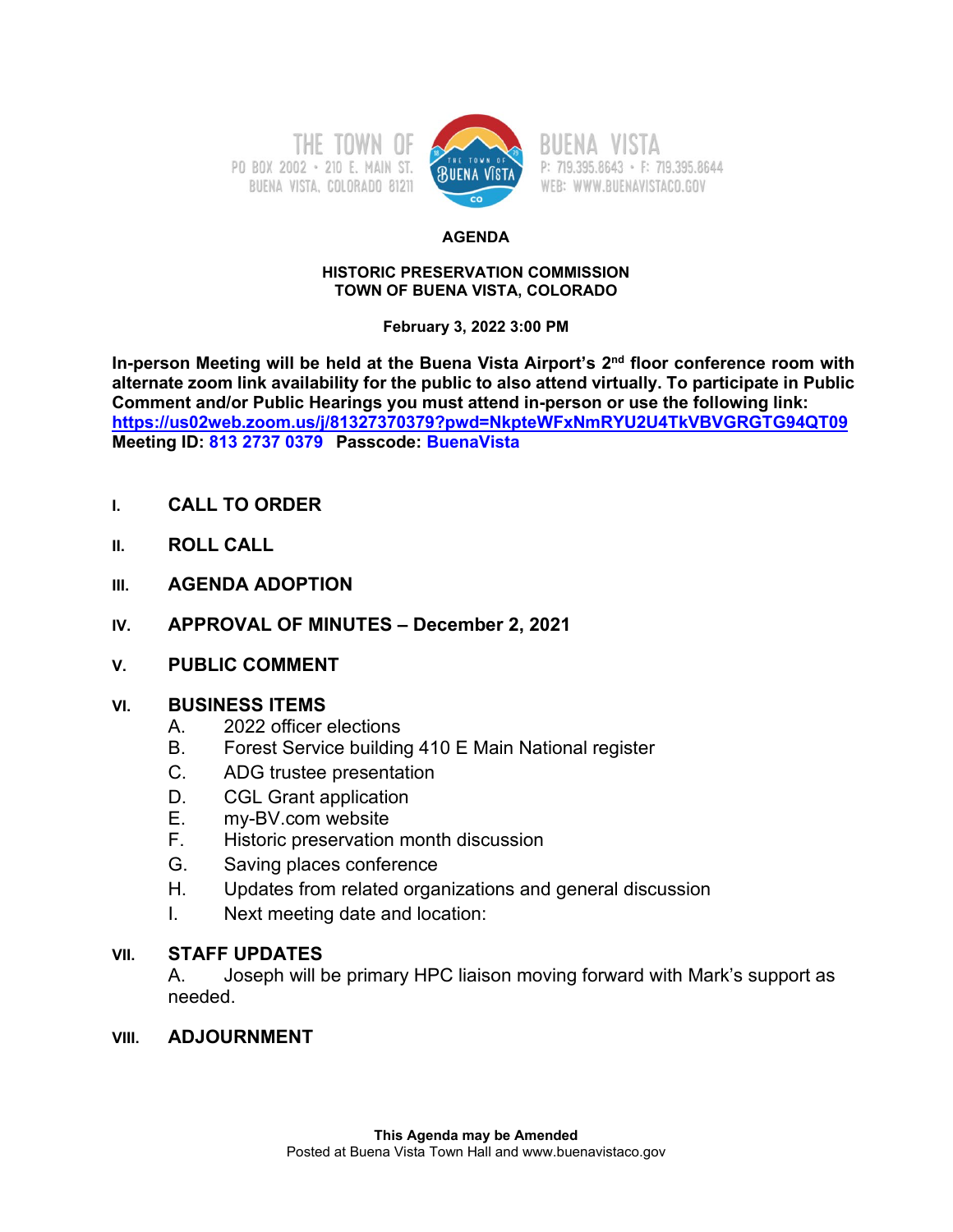PO BOX 2002 - 210 E. MAIN ST. BUENA VISTA, COLORADO 81211



P: 719.395.8643 · F: 719.395.8644 WEB: WWW.BUENAVISTACO.GOV

### **MINUTES**

#### **HISTORIC PRESERVATION COMMISSION TOWN OF BUENA VISTA, COLORADO**

**December 2, 2021 3:00 PM**

**In-person Meeting will be held at the Buena Vista Community Center at 715 E. Main Street with alternate zoom link availability for the public to also attend virtually. To participate in Public Comment and/or Public Hearings you must attend in-person or use the following link: [https://zoom.us/j/95118280381](about:blank) Meeting ID: 951 1828 0381 Passcode: 20212021 Listen via phone at: 1-720-707-2699 Meeting ID: 951 1828 0381 Passcode: 20212021**

# **I. CALL TO ORDER**

John O'Brien called the meeting to order at 3:03 pm.

# **II. ROLL CALL**

John O'Brien, Melanie Roth, Nancy Locke, Vic Kuklin, Jo Reese, Suzy Kelly, Katy Welter, Dan Courtright, and Mary Therese Anstey, attended in person.

# **III. AGENDA ADOPTION**

Melanie moved and Jo Reese seconded. The motion passed unanimously.

# **IV. APPROVAL OF MINUTES – November 4, 2021**

Melanie noted that it would have been helpful to spell out the recommendation to the tenants to retain the existing windows but replace the glass and that Melanie would be available to pick up any salvage historic glass.

Suzy Kelly moved to approve as amended, and Vic Kuklin seconded the motion. The motion passed unanimously.

# **V. PUBLIC COMMENT**

No public comment.

# **VI. BUSINESS ITEMS**

A. Public hearing on 121 S. San Juan. Mark Doering introduced the applicant, Owen Lentz, who presented his application for local landmark application for the property located at 127 S. San Juan.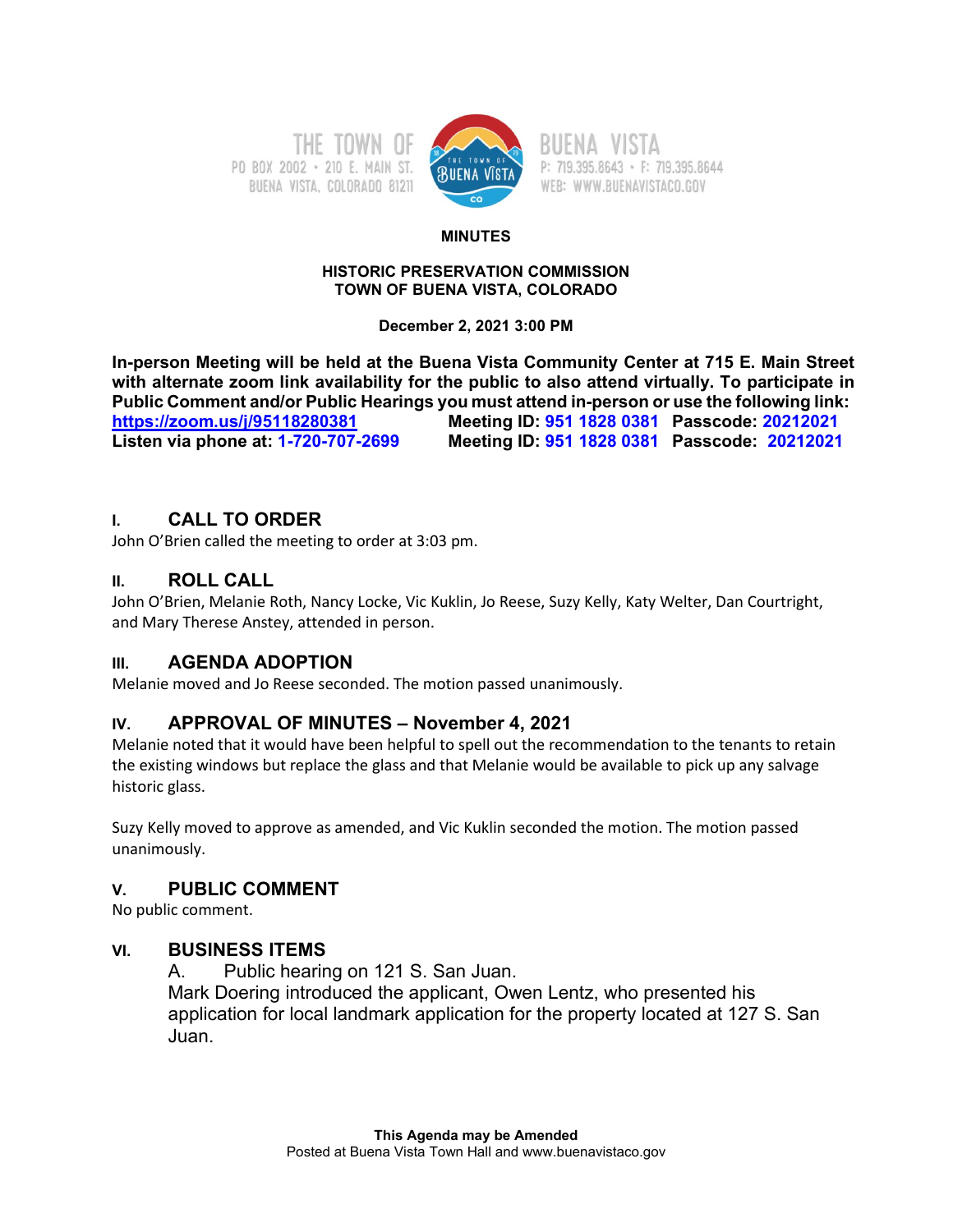Mr. Lentz shared his and his spouse's Kathy Lentz's personal history of visiting and eventually moving out to the area and purchasing the property.

Mr. Doering presented the staff report and recommendation regarding 127 S. San Juan, including review of the 16 criteria in the BV municipal code, at least two of which must apply for the local landmark nomination to be approved.

Suzy Kelly moved to recommend local landmark nomination of 127 S. San Juan based upon criteria 1, 6, 9, 13, and 16, and Jo Reese seconded. The motion carried unanimously.

B. Review of a National Register Application for 410 E. Main Street

Mark described the letter he received from History Colorado requesting that the HPC review the national register nomination form for 410 E Main and make a recommendation as to whether or not History Colorado and the National Park Service should approve the nomination.

John moved to complete the national register nomination review report form by recommending that the building be nominated to the National Register of Historic Places under Criterion A and C. Melanie seconded. Katy recused herself as the property owner. The motion carried unanimously.

John noted that this is the first national register nomination the HPC has reviewed, and Mark noted that it might be valuable to incorporate a process into the code.

C. CLG Grant application. Mary Therese noted that the draft application will go in soon and the final is due on 1/14/22

D. Architectural Design Guidelines webinar — recap

Attendees of the webinar noted that Dan did a great job and there was very substantive participation in the discussion from other, similar towns. He shared that the experience was very positive and that it would be helpful to discuss when we check in the Board of Trustees.

Joseph Teipel said that we are tentatively scheduled for the Board of Trustees on March 8.

E. 2022 officer elections – John noted that the elections will be held at the next meeting